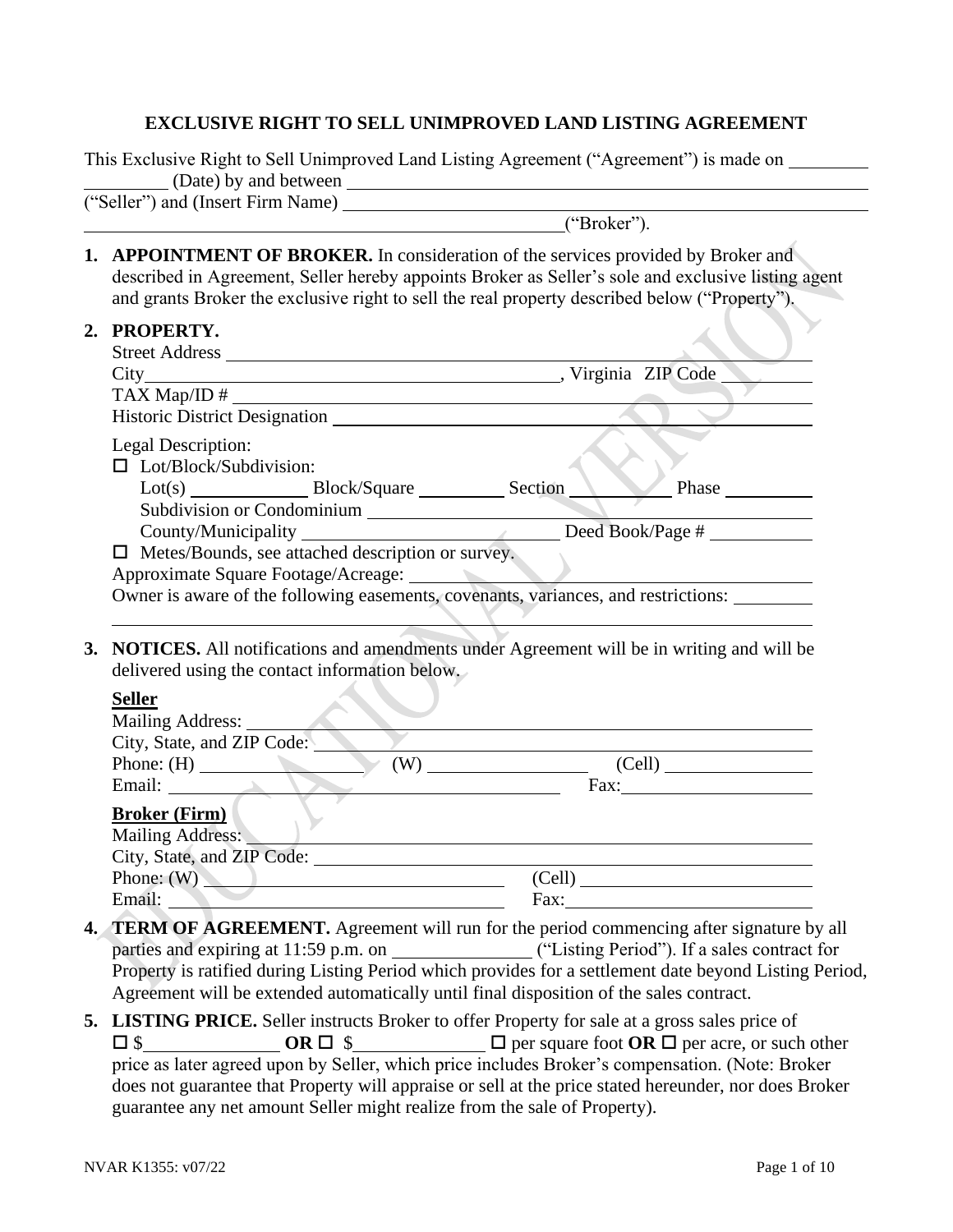#### **6. UTILITIES; MAJOR SYSTEMS.** (Check all that apply, if any)

Water Supply:  $\Box$  Public  $\Box$  Community Well  $\Box$  Private Well Well Approved by County  $\Box$  Yes or  $\Box$  No Location: Sewage Disposal:  $\Box$  Public  $\Box$  Septic Approved by County if so, for Bedrooms Type of Septic System:  $\Box$  Community  $\Box$  Conventional  $\Box$  Alternative  $\Box$  Experimental Location of Septic System:

§ 32.1-164.1:1 of the Code of Virginia requires Seller to disclose whether the onsite septic system serving Property is operating under a waiver of repair and/or maintenance requirements imposed by the State Board of Health. If the septic system is operating pursuant to a waiver, then Seller must provide the buyer with the "Disclosure Regarding Validity of Septic System Permit" prior to contract ratification. Such waiver is not transferable to the buyer.

Seller represents that the septic system  $\Box$  is  $OR \Box$  is not operating under a waiver from the State Board of Health.  $\mathcal{L}_{\mathcal{L}}$ 

|                      | Electricity: $\Box$ Onsite OR $\Box$ Available (Location if known: |                     |  |
|----------------------|--------------------------------------------------------------------|---------------------|--|
|                      | Natural Gas: $\Box$ Onsite <b>OR</b> $\Box$ Available              | (Location if known: |  |
| Cable: $\Box$        |                                                                    | (Location if known: |  |
| Fiber optics: $\Box$ |                                                                    | (Location if known: |  |
| Other: $\Box$        |                                                                    | (Location if known: |  |

**7. BROKER DUTIES.** Broker will perform, and Seller hereby authorizes Broker to perform, the following duties. In performing these duties, Broker will exercise ordinary care, comply with all applicable laws and regulations and treat all parties honestly.

**A.** Broker will protect and promote the interests of Seller and will provide Seller with services consistent with the standards of practice and competence that are reasonably expected of licensees engaged in the business of real estate brokerage. Seller acknowledges that Broker is bound by the bylaws, policies and procedures, and rules and regulations governing the MLS, the Code of Ethics of the National Association of REALTORS®, the Code of Virginia, and the Regional Rules and Regulations for the electronic lockbox system.

**B.** Broker will use reasonable efforts and act diligently to seek buyers for Property at the price and terms stated herein or otherwise acceptable to Seller, to negotiate on behalf of Seller, to establish strategies for accomplishing Seller's objectives, to assist in satisfying Seller's contractual obligations, and to facilitate the consummation of the sale of Property.

**C.** Broker will market Property, at Broker's discretion, including without limitation, description, photographs in appropriate advertising media, such as publications, mailings, brochures and internet sites; provided, however, Broker will not be obligated to continue to market Property after Seller has accepted an offer.

**D.** Broker will present all written offers or counteroffers to and from Seller in a timely manner, even if Property is subject to a ratified contract of sale, unless otherwise instructed by Seller in writing.

**E.** Broker will not continue to market, show and/or permit showings after Property is subject to a ratified contract of sale, unless otherwise instructed by Seller in writing.

**F.** Broker will account, in a timely manner, for all money and property received in trust by Broker, in which Seller has or may have an interest.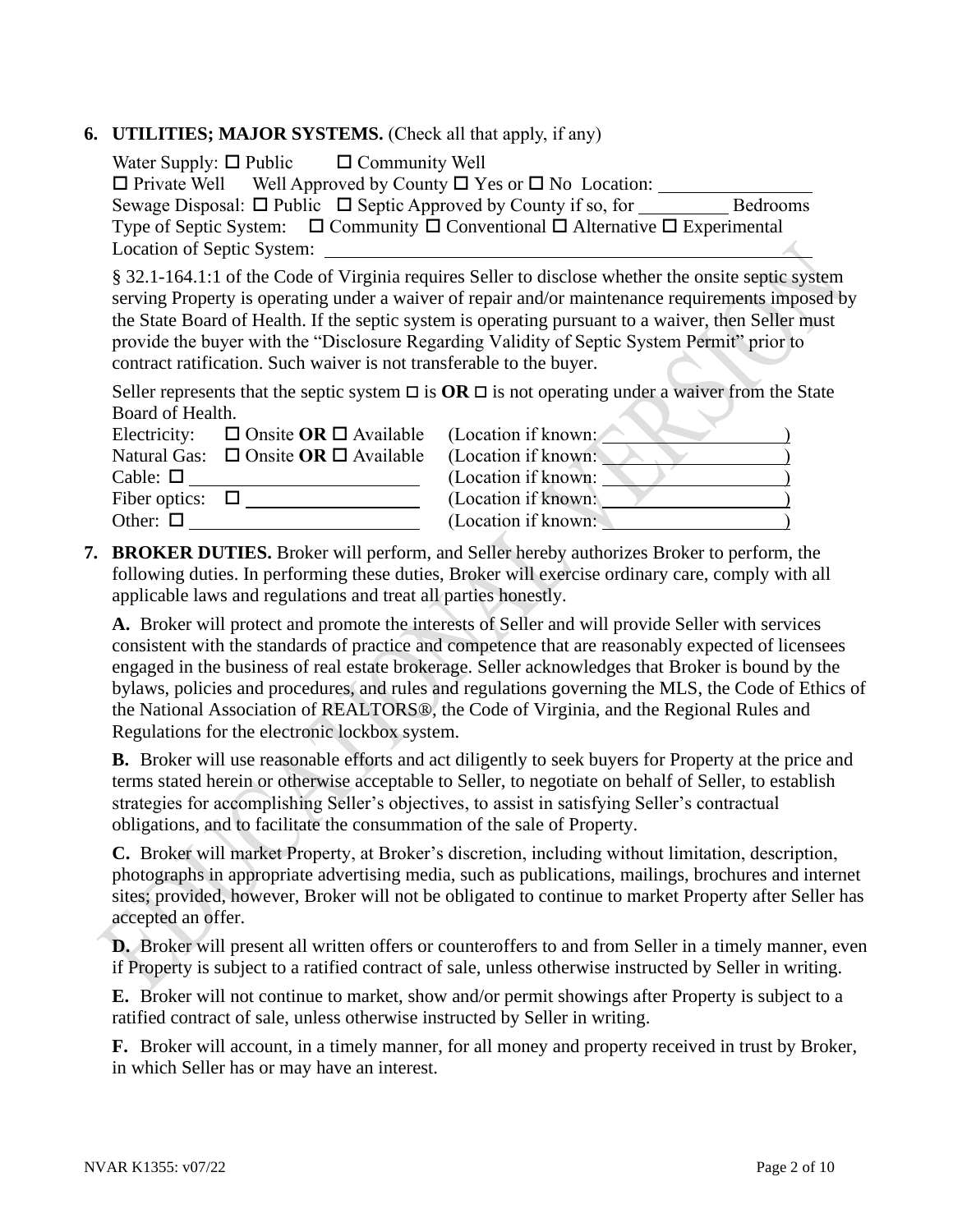**G.** Broker will show Property during reasonable hours to prospective buyers and will accompany or accommodate, as needed, other real estate licensees, their prospective buyers, inspectors, appraisers, exterminators and other parties necessary for showings and inspections of Property, to facilitate and/or consummate the sale of Property. Broker agrees that the showing instructions to be shared in the MLS with other real estate licensees and their prospective buyers are as follows:

Broker  $\Box$  will **OR**  $\Box$  will not install an electronic lockbox on Property to allow access and showings by persons who are authorized to access Property.

**H.** Broker  $\Box$  will **OR**  $\Box$  will not install "For Sale" signs on Property, as permitted. Seller is responsible for clearly marking the location of underground utilities, equipment, or other items that may be damaged by the placement of the sign.

## **8. MARKETING/MLS/INTERNET ADVERTISING.**

**A.**  $\Box$  Seller authorizes **OR**  $\Box$  Seller does not authorize Broker to market Property via the Multiple Listing Service ("MLS").

**1. If Seller authorizes Broker to market Property in MLS**, Broker will disseminate, via MLS, information regarding Property, including listing price(s), final sales price, all terms, and all status updates during and after the expiration of Agreement. Broker will enter the listing information into MLS  $\Box$  within three (3) business days of commencement of the Listing Period  $OR \square$  on or before:

In either event, Broker will enter the listing information into MLS within one (1) business day of Public Marketing of Property. "Public Marketing" includes, but is not limited to, displaying flyers in windows, yard signs, digital marketing on public facing websites, brokerage website displays (including internet data exchanges and virtual office websites), digital communications marketing (email blasts), multi-brokerage listing sharing networks, and applications available to the general public.

**2. If Seller does not authorize Broker to market Property via MLS**, Broker will instead Publicly Market Property by such other methods as Broker deems appropriate in accordance with MLS rules and regulations, Virginia law and Agreement. Seller will sign and deliver concurrently with Agreement a "Waiver of Broker Submission to MLS" form or other acceptable certification that Seller does not authorize Broker to Publicly Market the listing via MLS. Broker will submit such waiver or other certification to MLS within three (3) business days of execution of Agreement.

**B.**  $\Box$  Seller authorizes OR  $\Box$  Seller does not authorize Broker marketing Property through MLS to also make listing data available to third party websites. Seller understands that the listing data may get disseminated to third party websites through means other than MLS regardless of the selection above. Seller acknowledges that the accuracy of the listing data is controlled by the third-party websites and is outside of Broker's control. The parties agree and understand that third party websites include: 1) Broker's internet website; 2) the internet websites of licensed real estate salespersons or associate real estate brokers affiliated with Broker or other brokers participating in MLS; 3) any other internet websites (such as syndicated websites) in accordance with applicable MLS rules and regulations; and/or 4) printed media.

**C.** In the event Seller has opted into marketing Property in the MLS in subparagraph A above, Broker is hereby authorized by Seller to submit and market Property as follows:

 $\Box$  Seller authorizes OR  $\Box$  Seller does not authorize the display of Property address on any internet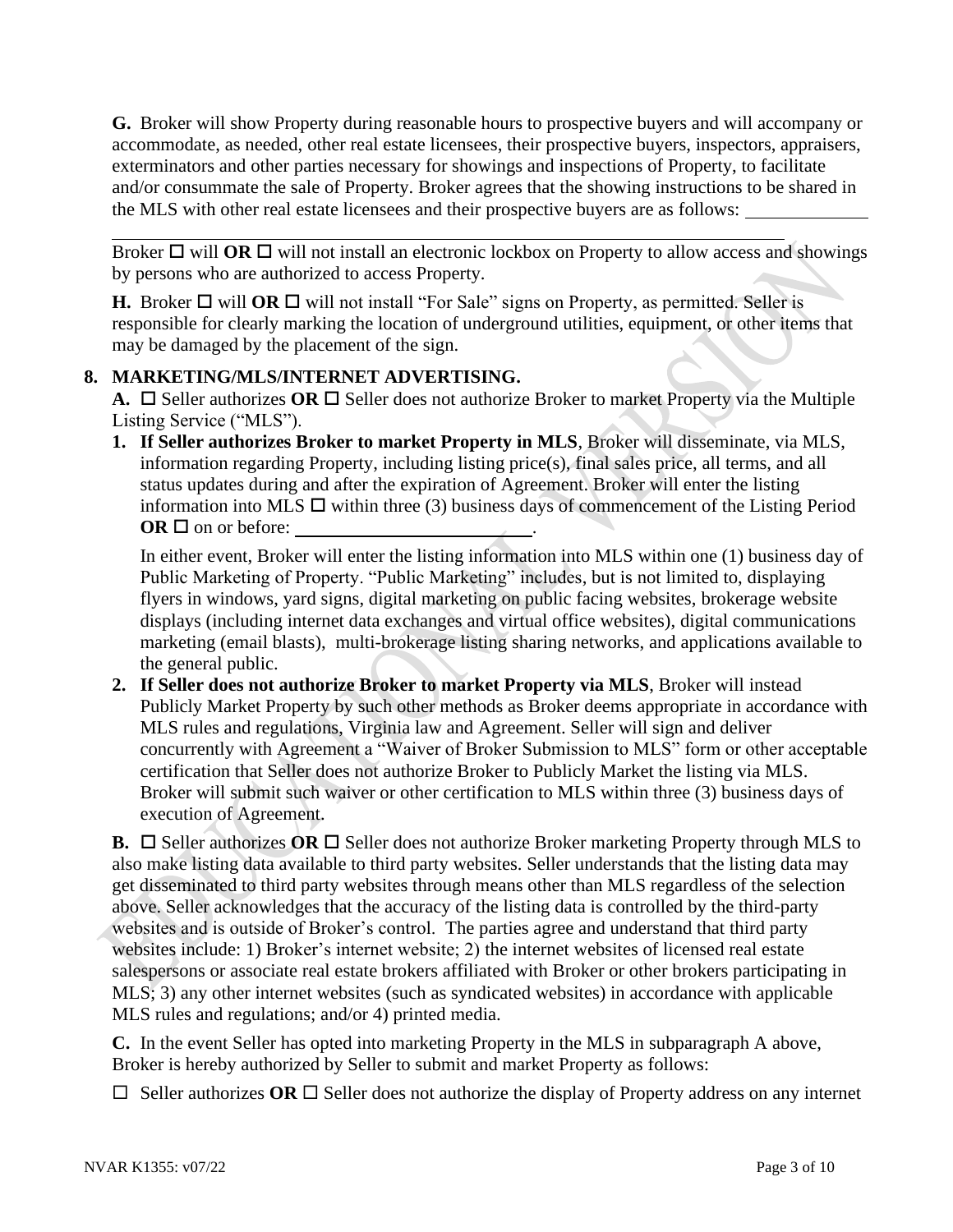website. In the event Seller does not authorize the display of the property address, only the ZIP code will be displayed.

- $\Box$  Seller authorizes OR  $\Box$  Seller does not authorize the display of unedited comments or reviews of Property (or display a hyperlink to such comments or reviews) on MLS participants' internet websites. This provision does not control the display of such comments on third-party websites such as syndicated websites.
- $\Box$  Seller authorizes **OR**  $\Box$  Seller does not authorize the display of an automated estimate of the market value of Property (or a hyperlink to such estimate) on MLS participants' internet websites. This provision does not control the display of such estimated value of Property on third-party websites such as syndicated websites.

**D.**  $\Box$  Seller authorizes **OR**  $\Box$  Seller does not authorize Broker to list Property under "coming soon" status in MLS. If Seller authorizes Broker to list Property under "coming soon" status in MLS, Broker will list Property under "coming soon" status in MLS  $\Box$  within three (3) business days of commencement of the Listing Period  $OR \Box$  on or before: . Property may be listed in the MLS under "coming soon" status for no more than 21 days from the date the listing is entered in MLS, except when a longer period is permitted by applicable MLS rules and regulations. Broker may engage in pre-marketing activities prior to the date that Property is entered in MLS under "active" status including, but not limited to: 1) placing a "coming soon" sign on Property; 2) notifying agents with other firms that Property is "coming soon"; and 3) placing advertisements and conduct other marketing activities at Broker's discretion. Broker will not show Property to prospective buyers or tenants and/or their agents while under "coming soon" status.

**E.** During the term of Agreement, Seller may, by written notice to Broker, authorize Broker to enable or disable use of any feature as described above. Broker agrees to update MLS database accordingly.

# **9. TYPES OF REAL ESTATE REPRESENTATION - DISCLOSURE AND INFORMED CONSENT.**

**Seller representation** occurs by virtue of Agreement with Seller's consent to use Broker's services and may also include any cooperating brokers who act on behalf of Seller as subagent of Broker. (Note: Broker may assist a buyer or prospective buyer by performing ministerial acts that are not inconsistent with Broker's duties as Seller's listing agent under Agreement.)

**Buyer representation** occurs when buyers contract to use the services of their own broker (known as a buyer representative) to act on their behalf.

**Designated representation** occurs when a buyer and seller in one transaction are represented by different sales associate(s) affiliated with the same broker. Each of these sales associates, known as a designated representative, represents fully the interests of a different client in the same transaction. Designated representatives are not dual representatives if each represents only the buyer or only the seller in a specific real estate transaction. In the event of designated representatives, each representative will be bound by client confidentiality requirements, set forth in the CONFIDENTIAL INFORMATION paragraph. The broker remains a dual representative.

 $\square$  Seller does not consent to designated representation and Seller does not allow Property to be shown to a buyer represented by this Broker through another designated representative associated with the firm **OR**

 $\square$  Seller consents to designated representation and allows Property to be shown to a buyer by this Broker through another designated representative associated with the firm.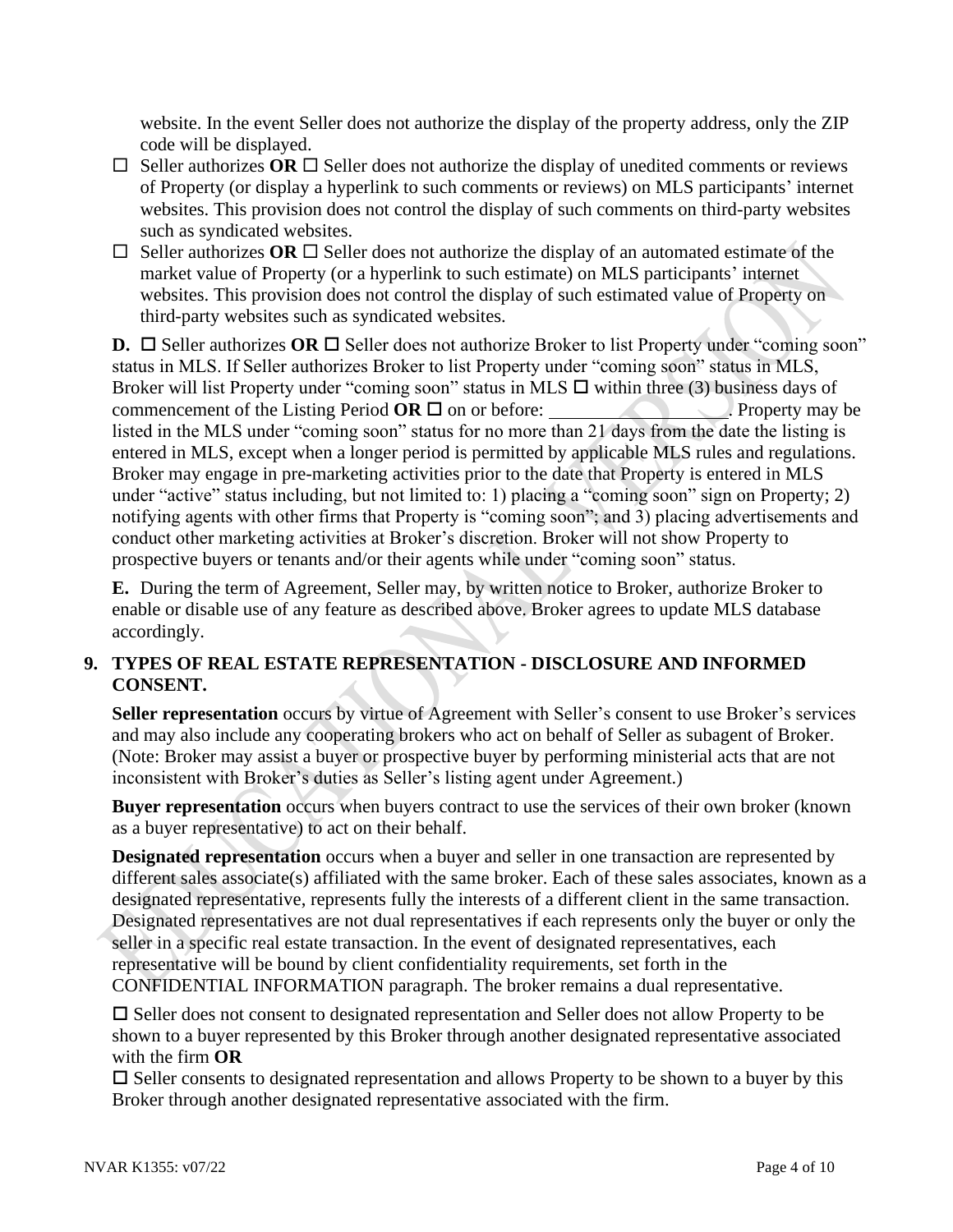**Dual representation** occurs when the same broker and the same sales associate(s) represent both the buyer and seller in one transaction. In the event of dual representation, the broker will be bound by confidentiality requirements for each client, set forth in the CONFIDENTIAL INFORMATION paragraph.

 $\square$  Seller does not consent to dual representation and Seller does not allow Property to be shown to a buyer represented by this Broker through the same sale associate **OR**

 $\square$  Seller consents to dual representation and allows Property to be shown to a buyer by this Broker through the same sale associate.

#### **An additional disclosure is required before designated or dual representation is to occur for a specific transaction.**

Broker will notify other real estate licensees via the MLS of whether Seller consents to designated representation and/or dual representation.

## **10. BROKER COMPENSATION.**

**A. Payment.** Seller will pay Broker in cash total compensation of

("Compensation") if, during the term of Agreement, anyone produces a buyer ready, willing and able to buy Property.

Compensation is also earned if, within \_\_\_\_\_\_ days after the expiration or termination of Agreement, a contract is ratified with a ready, willing, and able buyer to whom Property had been shown during the term of Agreement; provided, however, that Compensation need not be paid if a contract is ratified on Property while Property is listed with another real estate company.

**B. Cooperating Broker.** Broker will make a blanket unilateral offer of cooperation and compensation to other brokers in any MLS that Broker deems appropriate. To that end, Broker will offer a portion of Compensation to the cooperating broker as indicated:

Buyer Agency Compensation: **OR** 

Other Compensation:

*Note: Compensation may be shown by a percentage of the gross selling price, a definite dollar amount or "N" for no compensation.*

*Broker's compensation and the sharing of compensation between brokers are not fixed, controlled, recommended or suggested by any multiple listing service or association of REALTORS®.*

**C. Variable Rate Commission.** If applicable, the Broker and Seller agree to a variable rate commission to be paid as follows: .

**D. Retainer Fee.** Broker acknowledges receipt of a retainer fee in the amount of which  $\Box$  will **OR**  $\Box$  will not be subtracted from Compensation. The retainer fee is nonrefundable and is earned when paid.

**E. Early Termination.** In the event Seller wishes to terminate Agreement prior to the end of Listing Period, without good cause, Seller will pay Broker **before Broker's** execution of a written release.

**11. CONFIDENTIAL INFORMATION.** Broker will maintain the confidentiality of all personal and financial information and other matters identified as confidential by the client which were obtained by Broker during the brokerage relationship, unless the client consents in writing to the release of such information or as otherwise provided by law. The obligation of Broker to preserve confidential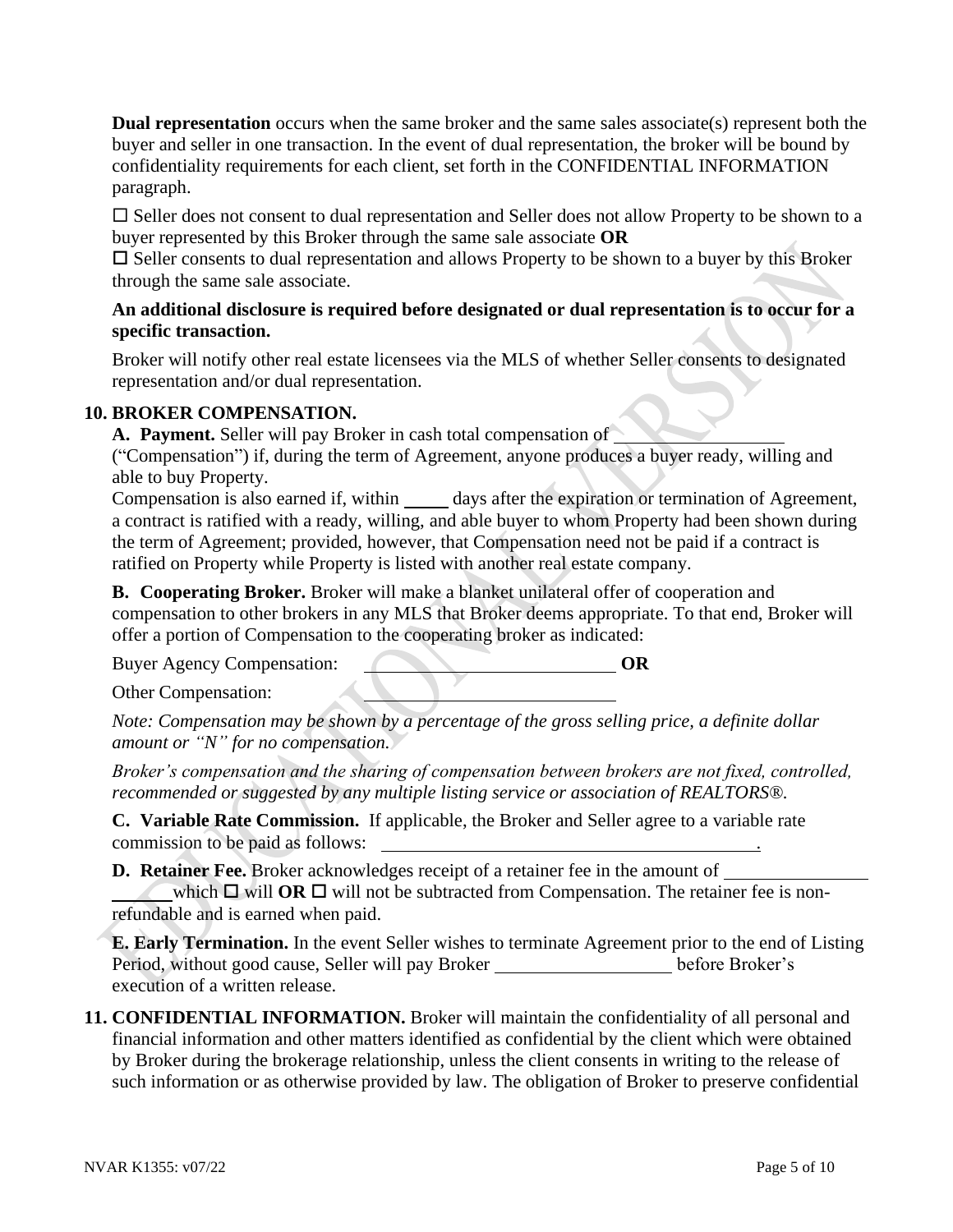information continues after termination of the brokerage relationship. Information concerning adverse material facts about Property is not considered confidential information.

**12. AUTHORIZATION TO DISCLOSE OTHER OFFERS.** In response to inquiries from buyers or cooperating brokers, Broker may not disclose, without Seller's authorization, the existence of other written offers on Property. If Seller does give such authorization, Seller acknowledges that Broker and sales associate(s) must disclose whether the offers were obtained by the listing agent, another member of the listing Broker's firm, or by a cooperating broker.

Seller  $\Box$  does **OR**  $\Box$  does not authorize Broker and sales associate to disclose such information to buyers or cooperating brokers.

- **13. COMPLIANCE WITH FAIR HOUSING LAWS.** Property will be shown and made available without regard to race, color, religion, sex, handicap, familial status, or national origin as well as all classes protected by the laws of the United States, the Commonwealth of Virginia and applicable local jurisdictions, or by the REALTOR® Code of Ethics.
- **14. CONDOMINIUM ASSOCIATION.** Seller represents that Property  $\Box$  is **OR**  $\Box$  is not located within a development which is a Condominium or Cooperative. Condominiums or Cooperatives being offered for sale are subject to the receipt by buyers of the required disclosures, and Seller is responsible for payment of appropriate fees and for providing these disclosure documents to prospective buyers as prescribed in the Condominium Act, §55.1-1900, *et seq*., and the Cooperative Act, §55.1-2100, *et seq*., of the Code of Virginia.

 $\square$  Seller **OR**  $\square$  Broker will order the association disclosure documents at Seller's expense  $\Box$  at the time of listing **OR**  $\Box$  within 3 days following the date of contract ratification **OR**  $\Box$ 

| The Condominium or Cooperative dues are \$<br>(frequency of payment). | per      |
|-----------------------------------------------------------------------|----------|
| Special Assessment \$<br>for                                          |          |
| <b>Condominium or Cooperative Association Name:</b>                   |          |
| <b>Management Company:</b>                                            | Phone #: |

Seller represents that Seller  $\Box$  is  $\overline{OR}$   $\Box$  is not current on all condominium association dues and/or special assessments.

**15. PROPERTY OWNERS' ASSOCIATION.** Seller represents that Property  $\Box$  is  $\overline{OR}$   $\Box$  is not located within a development(s) which is subject to the Virginia Property Owners' Association Act, §55.1-1800, *et seq*., of the Code of Virginia. If Property is within such a development, Seller is responsible for payment of the appropriate fees and for providing these disclosure documents to the buyers.

 $\Box$  Seller **OR**  $\Box$  Broker will order the association disclosure documents at Seller's expense  $\Box$  at the time of listing **OR**  $\Box$  within 3 days following the date of contract ratification **OR**  $\Box$ 

| The Property Owners' Association dues are \$ |     | per |
|----------------------------------------------|-----|-----|
| (frequency of payment).                      |     |     |
| Special Assessment \$                        | tor |     |

Property Owners' Association Name:

\_\_\_\_\_\_\_\_\_\_\_\_\_\_\_\_\_\_.

 $\overline{\phantom{a}}$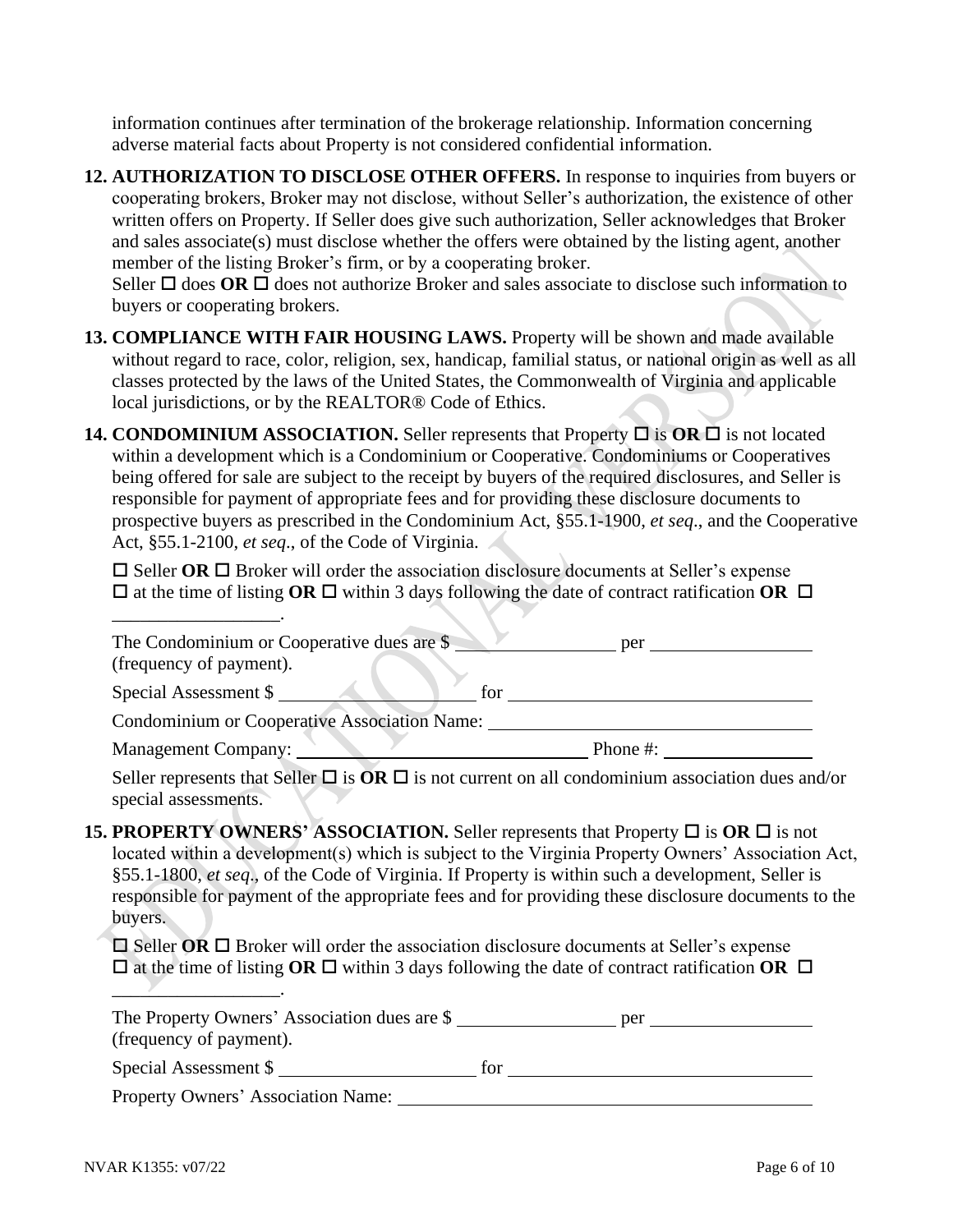Management Company: Phone #:

Seller represents that Seller  $\Box$  is  $OR \Box$  is not current on all property owners' association dues and/or special assessments.

**16. CURRENT LIENS.** Seller represents to Broker that the below information is true and complete to the best of Seller's information, knowledge and belief and Seller understands that any loans identified below will be paid off at Settlement: (check all that are applicable)

**A.**  $\Box$  Property is not encumbered by any mortgage or deed of trust (*if box is checked, skip to G*).

**B.**  $\Box$  Property is security for a first mortgage or deed of trust loan held by (Lender Name): with an approximate balance of \$

This loan is a  $\square$  Conventional OR  $\square$ FHA or  $\square$ VA or  $\square$ 

 $\mathbf{C}$ .  $\Box$  Property is security for a second mortgage or deed of trust loan held by (Lender Name): with an approximate balance of \$

**D.**  $\Box$  Property is security for a line of credit or home equity line of credit held by (Lender Name):  $\Box$ with an approximate balance of \$

 $\mathbf{E}$ .  $\Box$  Seller is current on all payments for the loans identified above.

**F.**  $\Box$  Seller is not in default and has not received any notice(s) from the holder(s) of any loan identified above, or from any other lien holder of any kind, regarding a default under any loan, threatened foreclosure, notice of foreclosure, or the filing of foreclosure.

G. □ There are no liens secured against Property for federal, state, or local income taxes; unpaid real property taxes; or unpaid condominium or homeowners' association fees or special assessments.

 $H. \Box$  There are no judgments against Seller (including each owner for jointly held property). Seller has no knowledge of any matter that might result in a judgment that may potentially affect Property.

**I.**  $\Box$  Seller has not filed for bankruptcy protection under federal law and is not contemplating doing so during the term of Agreement.

In the event Property is encumbered by a loan, Seller further agrees that Seller will promptly disclose the name and contact information for the lender and account number to the Settlement Agent identified in a contract for the sale of the Property. During the term of Agreement, should any change occur with respect to answers A. through I. above, Seller will immediately notify Broker and sales associate/listing agent, in writing, of such change.

- **17. SELLER FINANCING.** Seller  $\Box$  does OR  $\Box$  does not agree to offer seller financing by providing a deed of trust loan in the amount of \$ with further terms to be negotiated.
- **18. CLOSING COSTS.** Fees for the preparation of the deed of conveyance, that portion of the settlement agent's fee billed to Seller, costs of releasing existing encumbrances, Seller's legal fees, Grantor's Tax, and any other proper charges assessed to Seller will be paid by Seller unless provided otherwise in the sales contract.

"Seller's Estimated Cost of Settlement" form  $\Box$  is **OR**  $\Box$  is not attached. These estimates are for informational purposes only and will change based upon the terms and conditions of the purchase offer.

**19. SELLER PROCEEDS.** Seller acknowledges that Seller's proceeds may not be available at the time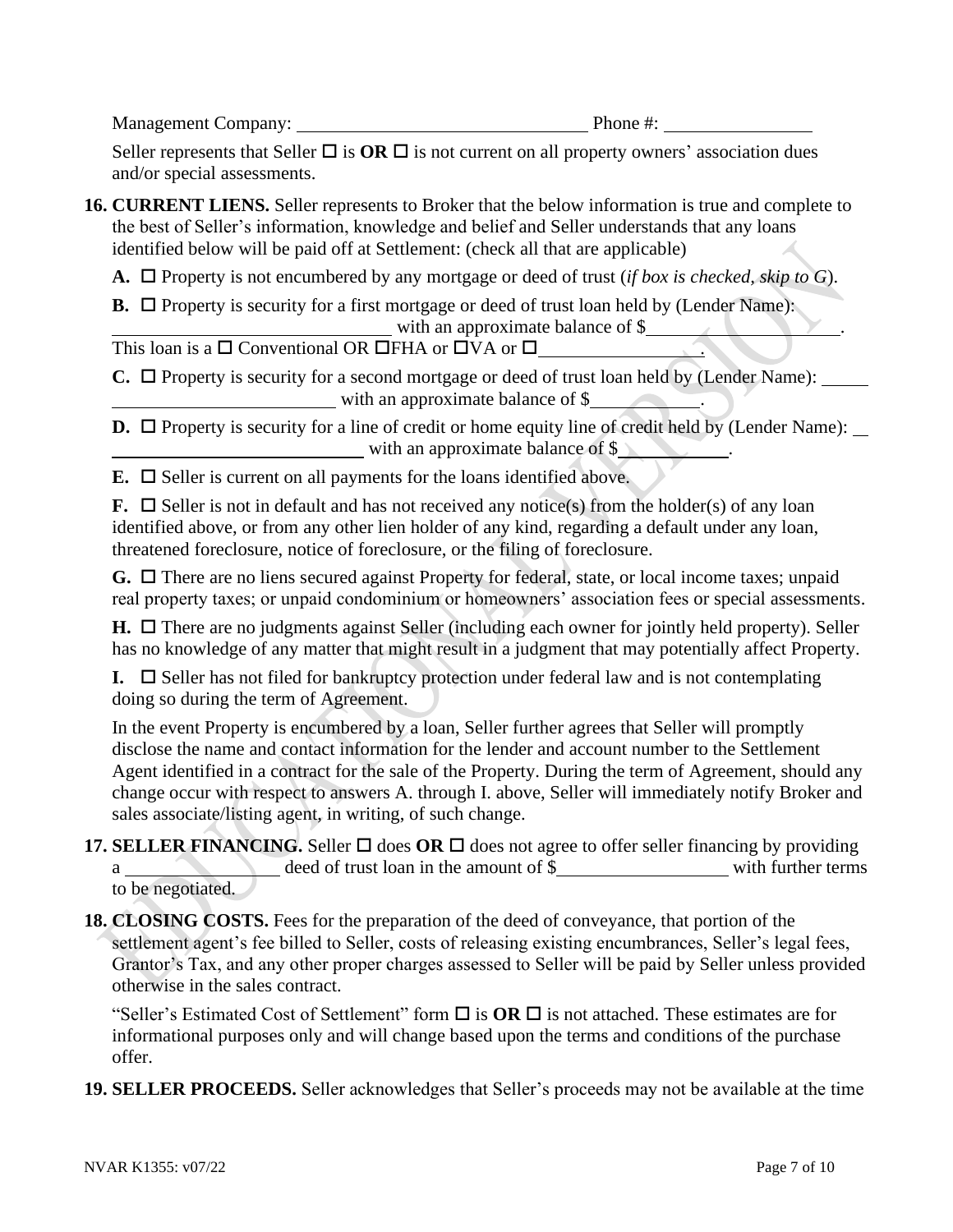of settlement. The receipt of proceeds may be subject to §55.1-903 of the Code of Virginia, commonly referred to as the Virginia Wet Settlement Act, and may be subject to other laws, rules and regulations.

**20. IRS/FIRPTA.** §1445 of the Internal Revenue Service (IRS) Code may require a buyer or the settlement agent to report the gross sales price, Seller's federal tax identification number and other required information to the IRS. Seller will provide to a buyer or the settlement agent such information upon request. In certain situations, the IRS requires a percentage of the sales price to be withheld from Seller's proceeds if Seller is a Foreign Person as defined by FIRPTA.

Seller  $\Box$  is **OR**  $\Box$  is not a "Foreign Person" as defined by FIRPTA.

# **21. SELLER DUTIES.**

**A. Seller Representations and Warranties.** Seller is aware that Seller may be responsible for failing to disclose information and/or misrepresenting the condition of Property. Seller warrants that:

- **1.** Seller certifies the accuracy of the information provided to the Listing Broker.
- **2.** Seller has capacity to convey good and marketable title to Property by general warranty deed and represents that Property is insurable by a licensed title insurance company with no additional risk premium.
- **3.** Seller is not a party to a listing agreement with another broker for the sale, exchange or lease of Property.
- **4.** No person or entity has the right to purchase, lease or acquire Property, by virtue of an option, right of first refusal or otherwise.
- **5.** Seller  $\Box$  is **OR**  $\Box$  is not a licensed (active/inactive) real estate agent/broker.
- **6.** Seller  $\Box$  has **OR**  $\Box$  has no knowledge of the existence, removal or abandonment of any underground storage tank on Property.
- **7.** Property  $\Box$  is  $\overline{OR}$   $\Box$  is not tenant-occupied.
- **8.** Seller  $\Box$  has  $\overline{OR}$   $\Box$  does not have a recording system in Property. In the event Seller has a recording system in Property which records audio, Seller understands that recording of audio may result in violation of state and/or federal wiretapping laws. Therefore, Seller hereby releases and holds harmless Broker, Broker's designated agents, sub-agents, sales associates and employees from any liability which may result from the recording of audio in Property.

**B. Access to Property.** Seller will provide keys to Broker for access to Property to facilitate Broker's duties under Agreement. Seller will allow Broker's unlicensed assistants in the Property to perform ministerial acts as defined by 18VAC135-20-165.

If Property is currently tenant-occupied, Seller will provide Broker with any current lease documents and contact information for current tenant and will use best efforts to obtain the full cooperation of current tenants, in connection with showings and inspections of the Property.

## **C. Seller Assumption of Risk.**

**1.** Seller retains full responsibility for Property, including all utilities, maintenance, physical security and liability until title to Property is transferred to buyer. Seller is advised to take all precautions for safekeeping of valuables and to maintain appropriate property and liability insurance through Seller's own insurance company.

Broker is not responsible for the security of Property or for inspecting Property on any periodic basis. If Property is or becomes vacant during the Listing Period, Seller is advised to notify Seller's homeowner's insurance company and request a "Vacancy Clause" to cover Property.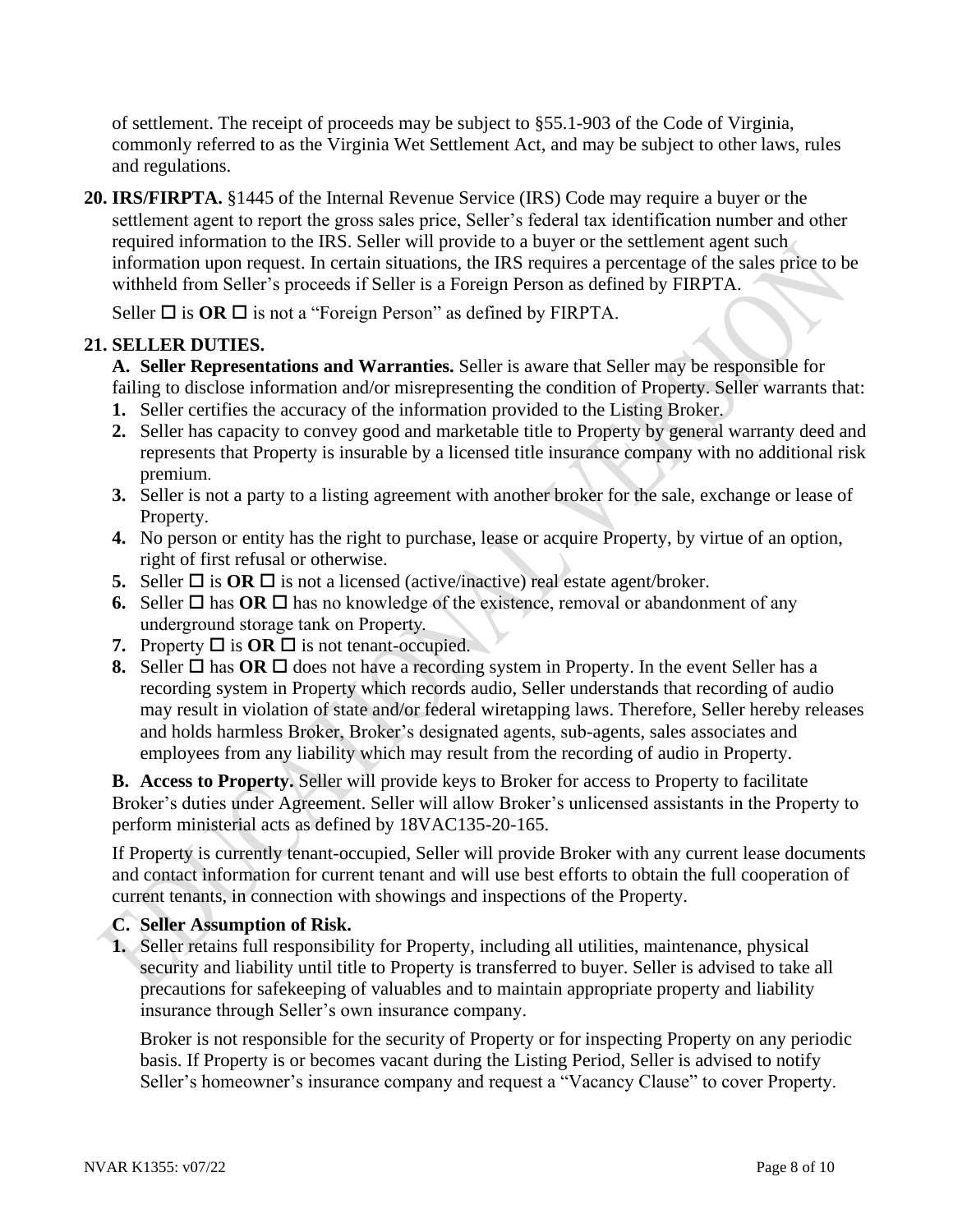**2.** In consideration of the use of Broker's services and facilities and of the facilities of any Multiple Listing Service, Seller and Seller's heirs and assigns hereby release Broker, Broker's designated agents, sub-agents, sales associates and employees, any Multiple Listing Service and the Directors, Officers and employees thereof, including officials of any parent association of REALTORS®, except for malfeasance on the part of such parties, from any liability to Seller for vandalism, theft or damage of any nature whatsoever to Property or its contents that occurs during the Listing Period. Seller waives any and all rights, claims and causes of actions against them and holds them harmless for any property damage or personal injury arising from the use or access to Property by any persons during the Listing Period.

## **22. MISCELLANEOUS PROVISIONS.**

**A. Appropriate Professional Advice.** Seller acknowledges that Broker is being retained solely as a real estate agent and not as an attorney, tax advisor, lender, appraiser, surveyor, structural engineer, mold or air quality expert, home inspector or other professional service provider. Broker can counsel on real estate matters, but if Seller desires legal advice, Seller is advised to seek legal counsel. Seller is advised to seek appropriate professional advice concerning the Property condition, financing, tax, title insurance, property insurance and legal matters.

**B. Service Provider Referrals.** Broker or Broker's sales associates may refer a service provider to assist Seller in this transaction. This referral is not an endorsement, guarantee or warranty as to the quality, cost and/or timeliness of the services to be provided. Seller is advised to independently investigate all options for service providers and consider whether any service provider will work effectively with Seller. Seller is free to reject any referred service provider for any or no reason.

**C. Subsequent Offers After Contract Acceptance.** After a sales contract has been ratified on Property, Broker recommends Seller obtain the advice of legal counsel prior to acceptance of any subsequent offer.

**D. Governing Law.** The laws of the Commonwealth of Virginia will govern the validity, interpretation and enforcement of Agreement.

**E. Binding Agreement**. Agreement will be binding upon the parties, and each of their respective heirs, executors, administrators, successors and permitted assigns. The provisions hereof will survive the sale of Property and will not be merged therein. Agreement, unless amended in writing by the parties, contains the final and entire agreement and the parties will not be bound by any terms, conditions, oral statements, warranties or representations not herein contained.

**23. ATTORNEYS' FEES.** If any Party breaches Agreement and a non-breaching Party retains legal counsel to enforce its rights hereunder, the non-breaching Party will be entitled to recover against the breaching Party, in addition to any other damages recoverable against any breaching Party, all of its reasonable Legal Expenses incurred in enforcing its right under Agreement, whether or not suit is filed, and in obtaining, enforcing and/or defending any judgment related thereto. Should any tribunal of competent jurisdiction determine that more than one Party to the dispute has breached Agreement, then all such breaching Parties will bear their own costs. However, if the tribunal determines that one or more of the Parties is a "Substantially Prevailing Party," any such Substantially Prevailing Party will be entitled to recover from any of the breaching Parties, in addition to any other damages recoverable against any breaching Party, all of its reasonable Legal Expenses incurred in enforcing its rights under Agreement, whether or not suit is filed, and in obtaining, enforcing and/or defending any judgment related thereto. "Party" as used in this paragraph includes any third-party beneficiary